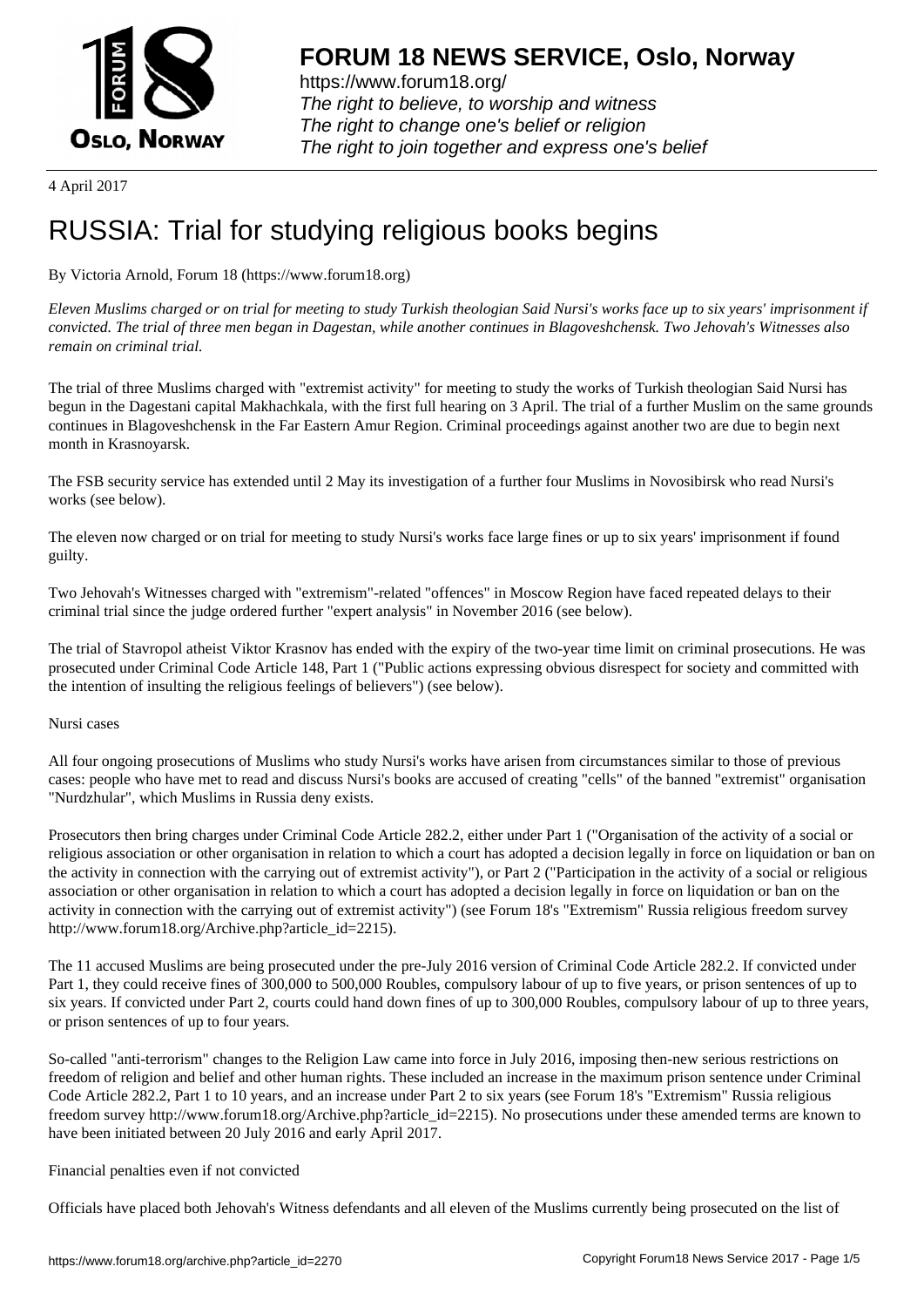as he was not charged with an "extremism"-related offence.) Banks are thereby obliged to freeze their assets. On 30 January 2014, the law was relaxed to allow small transactions not exceeding 10,000 Roubles per month. (For a detailed description of the impact of the Rosfinmonitoring list, see Forum 18's "Extremism" Russia religious freedom survey http://www.forum18.org/archive.php?article\_id=2215.)

### Dagestan trial begins

Three Muslims who read Nursi's works have gone on trial in the Dagestani capital Makhachkala. Ziyavdin Badirsoltanovich Dapayev (born 12 May 1982) is facing charges under Criminal Code Article 282.2, Part 1, for allegedly organising a "Nurdzhular cell". On trial with him on the same charges are the brothers Sukhrab Abdulgamidovich Kaltuyev (born 13 November 1981) and Artur Abdulgamidovich Kaltuyev (born 15 June 1986).

After a preliminary hearing on 20 March, their first full hearing took place on 3 April before Judge Magomed Nasrutdinov at Makhachkala's Lenin District Court. The case is being heard in open court and three relatives of the defendants were present, Dapayev's lawyer Murzatali Barkayev told Forum 18 on 3 April. It is unlikely that there will be a verdict soon, he added. The next hearing is due on 12 April at 14.30 Makhachkala time.

Dapayev is still being held in an investigation prison, Imam Ilhom Merazhov, who has been following the case, confirmed to Forum 18 on 30 March. He has been detained there since March 2016, when 14 Muslims were arrested in a series of raids across Dagestan (most of whom were later released) (see F18News 11 April 2016 http://www.forum18.org/archive.php?article\_id=2166). FSB officers seized hundreds of books, as well as phones and computers, from suspects' homes. The Kaltuyev brothers remain under travel restrictions. All three men appear on the Rosfinmonitoring list of "terrorists and extremists".

Dapayev's prison address is:

367012 Respublika Dagestan

Makhachkala

ulitsa Levina 45

Sledstvenny Izolyator No. 1

Russia

This is the second time Dapayev has been charged with "extremist activity" for studying Nursi's works. In May 2011, he received a three-year suspended sentence, which was upheld on appeal, and the court decided that books belonging to him should be destroyed (see F18News 21 June 2011 http://www.forum18.org/archive.php?article\_id=1582). After Dapayev challenged the destruction ruling, some books were returned, but up to 70 copies of Nursi's writings in translation were again ordered to be destroyed (see F18News 21 March 2012 http://www.forum18.org/archive.php?article\_id=1682).

Krasnoyarsk trials imminent

Andrei Nikolayevich Dedkov (born 16 June 1979) is due to appear in court in April on charges of organising a "cell" of "Nurdzhular". He was released from pre-trial detention on 3 March (after nearly a year in custody) and placed under travel restrictions, Imam Merazhov, who has been following his case, told Forum 18 on 5 March.

Dedkov has been charged for the third time under Criminal Code Article 282.2, Part 1, for arranging gatherings of Muslims to read the works of Said Nursi. Prosecutors have submitted the case to Krasnoyarsk's Soviet District Court and the first hearing is due on 18 April, a fellow Muslim who reads Nursi's works told Forum 18 on 27 March.

Andrei Gennadyevich Rekst (born 14 March 1994) was charged at the same time as Dedkov under Criminal Code Article 282.2, Part 2, for "participation in" the alleged cell. He will soon go on trial at Sverdlovsk District Court, but no hearing date has yet been set. He is currently free on bail.

Prosecutors are also seeking to have religious literature seized from Rekst's home declared "extremist". A preliminary hearing was held before Judge Natalya Bogdevich at Sverdlovsk District Court on 27 March, at which the first full hearing was scheduled for 25 April, according to the court website.

Law enforcement agents confiscated the books during a search of Rekst's flat in March 2016. FSB-appointed "experts", who also examined surveillance recordings of several Muslims' conversations in Krasnoyarsk over much of 2015, determined that Rekst possessed "some titles in a quantity greater than necessary for personal use, which indicates the possibility of spreading the ideas of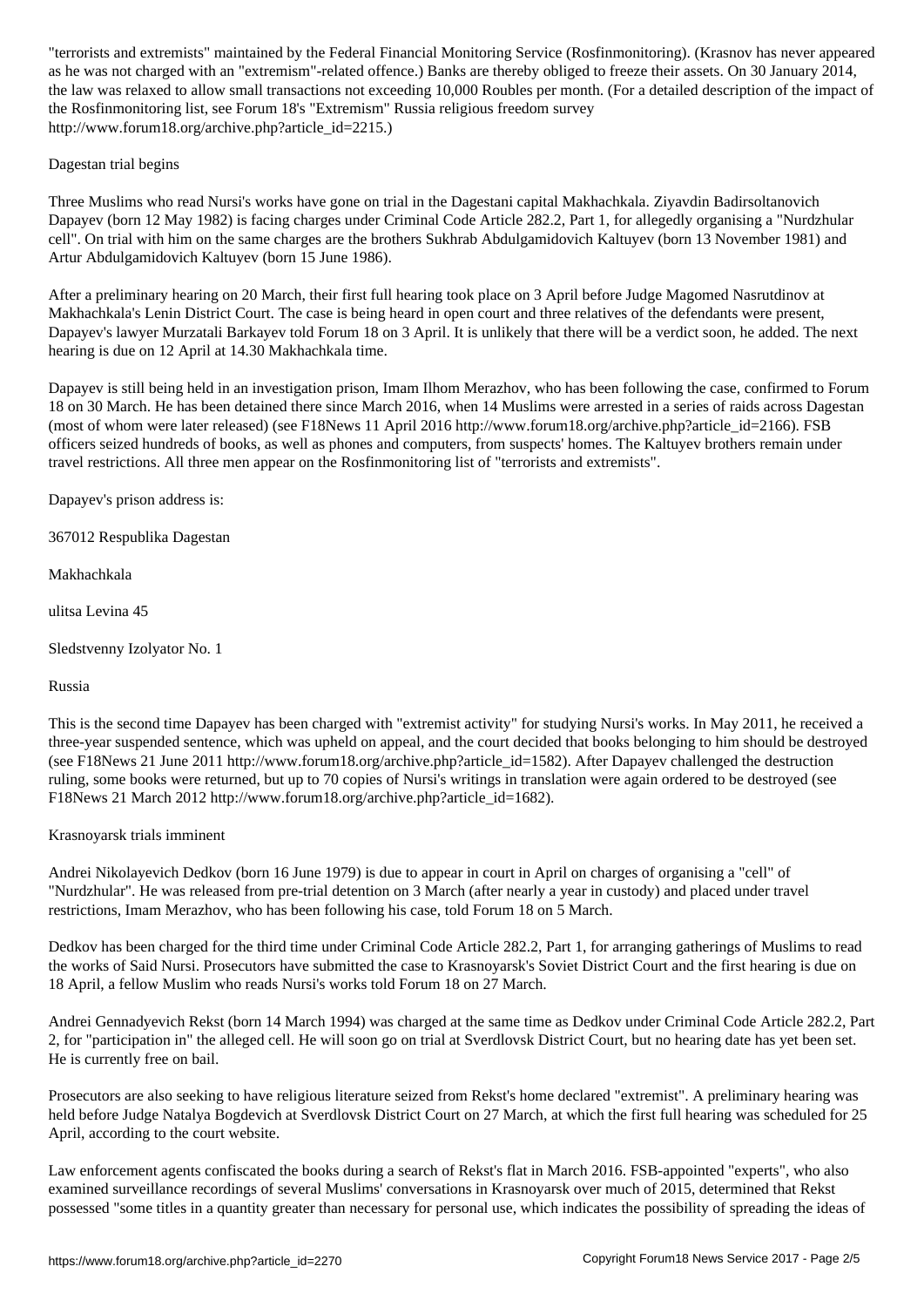Both Rekst and Dedkov appear on the Rosfinmonitoring list of "terrorists and extremists".

Blagoveshchensk trial continues

The trial of Yevgeny Lvovich Kim (born 5 October 1974) continues at Blagoveshchensk City Court before Judge Aleksei Salnikov. The next hearings are due on 18 and 19 April.

The most recent hearings, on 28 and 30 March, focused on the questioning of prosecution witnesses, a fellow Muslim who reads Nursi's works told Forum 18 from Blagoveshchensk on 4 April. These witnesses, all Muslims whom the FSB had initially detained alongside Kim, "refused to corroborate the testimonies they had given during the preliminary investigation, explaining that they had not said these things [and] that they had been interrogated in handcuffs".

Both the court and the Amur Region FSB, which conducted the investigation, have repeatedly refused to answer any of Forum 18's questions about the reasons for and progress of the case.

The FSB completed their investigation of Kim and submitted it to Amur Regional Prosecutor's Office on 14 November 2016. The case file, seen by Forum 18, runs to 135 pages, including witness statements, reports of raids and searches, inventories of confiscated materials, and the results of expert analysis of seized religious literature.

According to the formal charges, Kim "systematically organised the carrying out of religious gatherings, united by one theme – the study of the works of Said Nursi, which are the foundation of the ideology of the international religious organisation Nurdzhular, which threatens inter-ethnic and inter-confessional stability in society and the territorial integrity of the state".

Kim is accused of storing teaching materials and religious books in his flat, "some of which are recognised as extremist literature", and of reading and commenting on Nursi's "Risale-i Nur" (Messages of Light) collection at the alleged gatherings, at which he reportedly took on a "leading role".

The case file notes that Kim refused to admit guilt throughout the investigation period, does not recognise the existence of "Nurdzhular", and does not consider himself a member.

Kim has also been charged under Criminal Code Article 282, Part 1 ("actions aimed at the incitement of hatred or enmity, as well as humiliation of a person or group", based on gender, race, nationality, language, origin, attitude to religion, or social group). According to the FSB investigators, "by verbal and non-verbal means .. he exerted a leading, directing, unifying and active effect on the subconsciousness, consciousness, will, and behaviour of people attending the gatherings, with the aim of formulating in them a feeling of hatred and enmity, and also of humiliating the dignity of a person or group of people on grounds of religion and social grouping" and "inculcating a belief in the social and religious superiority of the followers of the teachings of 'Risale-i Nur'".

This additional charge is unusual for a Nursi-related case. Forum 18 knows of only two other individuals who read Nursi's writings who have been taken to court for this alleged offence since the works began to be banned in 2007 – Ilham Islamli was convicted under Criminal Code Article 282, Part 1, alone in August 2010; in September 2011, Rashid Abdulov was convicted under Criminal Code Article 282, Part 2(v), as well as Criminal Code Article 282.2, Part 1 (see F18News 14 October 2011 http://www.forum18.org/archive.php?article\_id=1625).

Kim and several friends were detained and interrogated after an armed FSB unit raided Kim's flat on 26 December 2015, during a gathering to celebrate the birthday of the Muslim Prophet Mohammed (see F18News 21 January 2016 http://www.forum18.org/archive.php?article\_id=2141). All but Kim were later released.

Kim's friend Anton Pavlovich Starodubtsev (born 4 April 1980) has also been charged under Criminal Code Article 282.2, Part 2, but his whereabouts remain unknown. After their initial detention, Starodubtsev complained of the treatment they received during both arrest and questioning, including threats and attempted blackmail, and has categorically denied any involvement in "extremist" activity (see F18News 11 April 2016 http://www.forum18.org/archive.php?article\_id=2166).

Both Kim and Starodubtsev have been added to the Rosfinmonitoring list of "terrorists and extremists".

Novosibirsk investigation extended

The FSB investigation of Imam Komil Olimovich Odilov (born 18 August 1975) and three other Muslims in Novosibirsk has been extended until 2 May, Odilov's lawyer Yuliya Zhemchugova told Forum 18 on 16 March. She expects that the case will then be submitted to the city's October District Court.

The four men will then have been under investigation for seventeen months, Forum 18 notes. During this time, Odilov was held in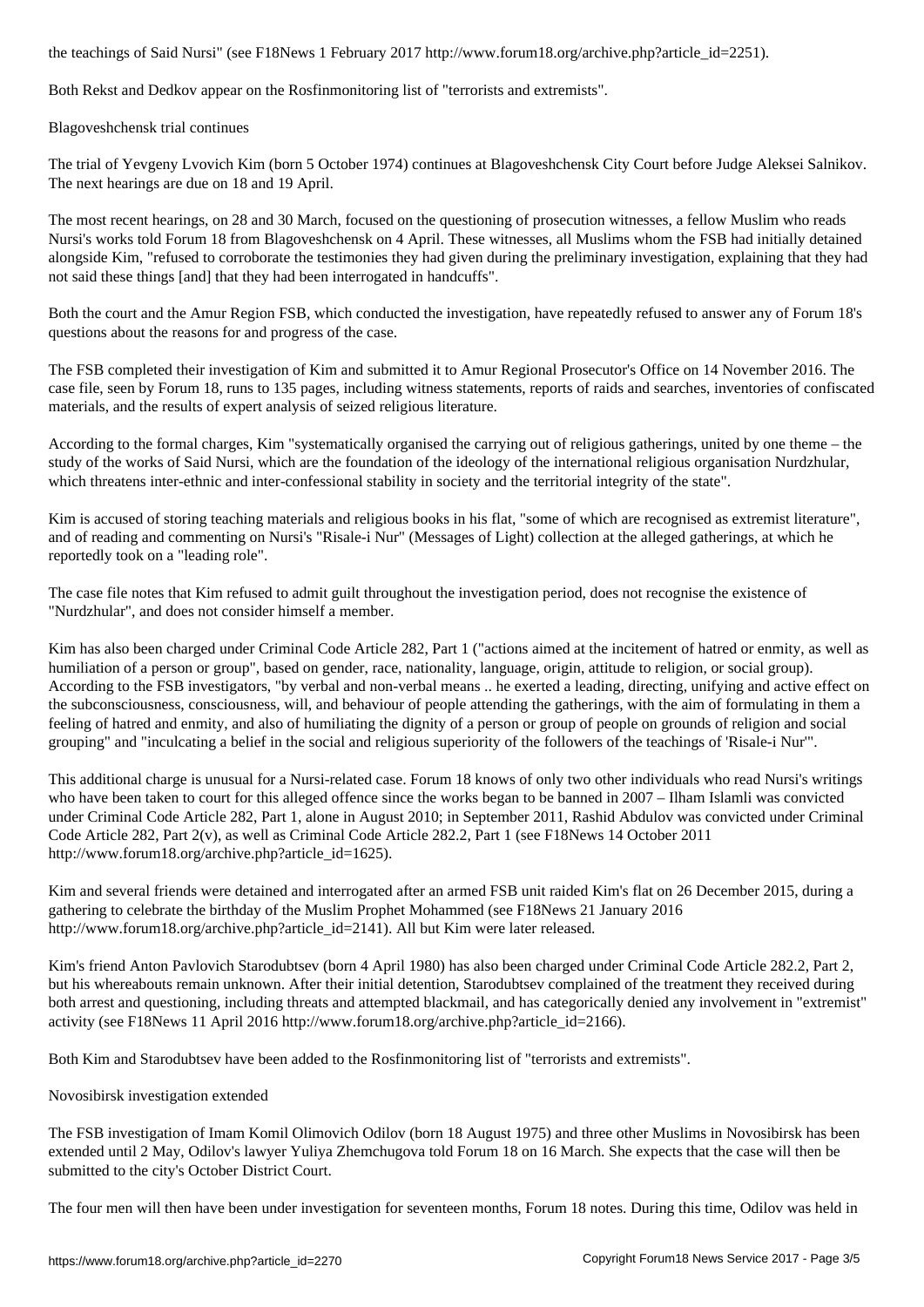fellow defendants - Uralbek Karaguzinov (born 21 July 1954) and Mirsultan Takhir-ogly Nasirov (born 8 October 1997) – are also under travel restrictions. The whereabouts of the third, Timur Muzafarovich Atadzhanov (born 21 April 1988), remain unknown, and he has been added to the federal wanted list.

Prosecutors have charged Odilov under Criminal Code Article 282.2, Part 1 for the alleged "organisation" of a "Nurdzhular" cell. Karaguzinov, Nasirov, and Atadzhanov have been charged under Criminal Code Article 282.2, Part 2, for alleged "participation" in a "Nurdzhular" cell.

Odilov, Karaguzinov, Nasirov and Atadzhanov were among nine Muslims originally detained by the FSB security service at an Azerbaijani cafe in Novosibirsk on the night of 5 December 2015 (see F18News 29 June 2016 http://www.forum18.org/archive.php?article\_id=2193). Most were released the next morning after questioning, but officers searched their homes and confiscated copies of Nursi's books from Odilov's flat, along with his computer and phone.

All four men appear on the Rosfinmonitoring list of "terrorists and extremists".

Why the campaign against Nursi readers?

Nothing in Nursi's writings appears to advocate hatred, violence, or the violation of any human right. Despite this, numerous lower courts across Russia have ruled that various Russian translations of his works (and of some other Islamic and Jehovah's Witness texts) are "extremist", and have had them added to the Justice Ministry's Federal List of Extremist Materials (see Forum 18's "Extremism" Russia religious freedom survey http://www.forum18.org/Archive.php?article\_id=2215).

The grounds for Russia's ongoing nationwide campaign against readers of Nursi's works are obscure, with quite different reasons offered for banning Nursi writings and "Nurdzhular" in different contexts. The primary cause, however, appears to be state opposition to "foreign" spiritual and cultural influence (see Forum 18's "Extremism" Russia religious freedom survey http://www.forum18.org/Archive.php?article\_id=2215).

Little or no reasoning is given in the court decisions which have added Nursi's works to the Federal List, Forum 18 notes. Among the few specific instances of "extremism" cited, for example, are Nursi's descriptions of non-Muslims as "frivolous", "philosophers" and "empty-talkers". The freedom to criticise any religious or non-religious belief is, however, a central part of the freedom of religion and belief (see Forum 18's "Extremism" Russia religious freedom survey http://www.forum18.org/Archive.php?article\_id=2215).

Sergiyev Posad Jehovah's Witness trial delayed again

The "extremism" trial of Vyacheslav Yuryevich Stepanov (born 20 March 1977) and Andrei Petrovich Sivak (born 28 March 1974) was delayed on 22 March for the seventh time since Judge Lidiya Baranova ordered further expert analysis to be carried out in November 2016. The hearing is now due on 10 April, according to the website of Sergiyev Posad City Court.

Sivak and Stepanov have been charged under Criminal Code Article 282, Part 2, with inciting religious hatred (see F18News 26 January 2017 http://forum18.org/archive.php?article\_id=2250).

The two men were originally acquitted of this offence in March 2016, when Judge Yelena Aminova concluded that the religious gatherings they had organised had "an educational, discursive character" and that "views inherent in the religion are evaluated as true and correct, which is an integral important feature of religious discourse". In May 2016, however, Moscow Regional Court overturned Judge Aminova's ruling at the request of prosecutors, and sent the case back for re-examination.

Criminal Code Article 282, Part 2 ("Actions directed at the incitement of hatred [nenavist] or enmity [vrazhda], as well as the humiliation of an individual or group of persons on the basis of sex, race, nationality, language, origin, attitude to religion, or social group") when committed a) with violence or the threat of violence; b) by a person using their official position; c) by an organised group (of which Stepanov and Sivak are accused).

If found guilty, Stepanov and Sivak face a fine of up to 600,000 Roubles, up to 5 years' compulsory labour, or up to 6 years' imprisonment. They have already been added to the Rosfinmonitoring list of "terrorists and extremists".

#### Stavropol atheist's trial ends

On 15 February, a Stavropol magistrate halted the trial of atheist blogger Viktor Krasnov (known on social media as Viktor Kolosov) on the grounds that the two-year limit on criminal prosecution had expired. Krasnov was being tried under Criminal Code Article 148, Part 1 ("Public actions expressing obvious disrespect for society and committed with the intention of insulting the religious feelings of believers").